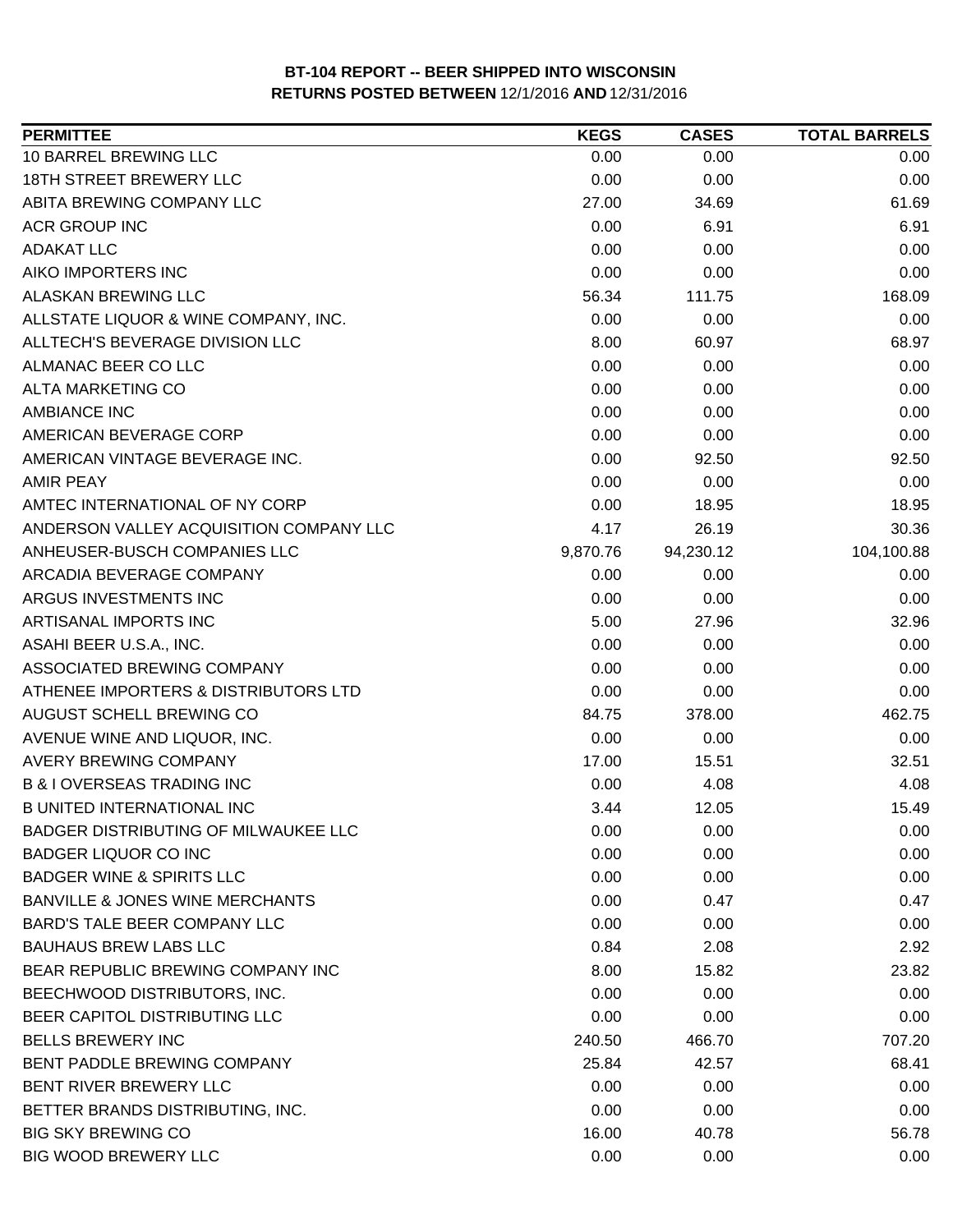| BILL'S DISTRIBUTING, LTD.<br>0.00<br>0.00<br>0.00<br><b>BINDING BRAUEREI USA INC</b><br>119.77<br>20.45<br>99.32<br><b>BLACK LIST BEER LLC</b><br>0.00<br>0.15<br>0.15<br><b>BLACKROCKS BREWERY LLC</b><br>4.50<br>20.50<br>16.00<br>BLUE POINT BREWING COMPANY INC<br>0.00<br>0.00<br>0.00<br><b>BOSTON BEER CORPORATION</b><br>2,830.78<br>517.84<br>2,312.94<br>77.05<br><b>BOULDER BEER INC</b><br>56.16<br>20.89<br>BRAU BROTHERS BREWING COMPANY, LLC<br>0.00<br>0.00<br>0.00<br>BREAKTHRU BEVERAGE GROUP LLC<br>0.00<br>0.00<br>0.00<br>BREAKTHRU BEVERAGE GROUP LLC<br>0.00<br>0.00<br>0.00<br>BREAKTHRU BEVERAGE WISCONSIN NORTH LLC<br>0.00<br>0.00<br>0.00<br>BRECKENRIDGE BREWERY LLC<br>0.00<br>0.00<br>0.00<br>71.66<br><b>BRIAN EWING</b><br>19.79<br>51.87<br><b>BROWN-FORMAN CORPORATION</b><br>0.00<br>34.84<br>34.84<br><b>BURNING BROTHERS BREWING LLC</b><br>0.00<br>0.00<br>0.00<br>0.00<br>0.00<br>0.00<br>C.J.W., INC.<br>187.00<br>746.65<br>CANAL STREET BREWING CO LLC<br>559.65<br>0.00<br>CAPITOL-HUSTING COMPANY, INC.<br>0.00<br>0.00<br>0.00<br>304.71<br>CARRIAGE HOUSE IMPORTS, LTD.<br>304.71<br>CASCADE BREWING COMPANY LLC<br>0.00<br>0.00<br>0.00<br>0.00<br>0.00<br>0.00<br>CENTRAL BEER DISTRIBUTORS, INC.<br>CENTRAL BEER IMPORT & EXPORT INC<br>0.00<br>0.00<br>0.00<br>CHAS A BERNICK INC<br>15.02<br>20.53<br>35.55<br><b>CHATHAM IMPORTS INC</b><br>0.00<br>0.00<br>0.00<br>0.00<br><b>CHICAGO BREW WERKS INC</b><br>0.00<br>0.00<br><b>CHRISTIAN P SCHAEFER</b><br>0.00<br>9.41<br>9.41<br><b>CLASSIC BREWING COMPANY</b><br>0.00<br>7.55<br>7.55<br>COLD SPRING BREWING COMPANY<br>0.00<br>0.00<br>0.00<br>0.00<br>0.00<br>0.00<br><b>COMEBACK BREWING INC</b><br>CORONADO BREWING COMPANY INC<br>7.83<br>10.45<br>18.28<br><b>CRAFT REVOLUTION LLC</b><br>9.00<br>29.03<br>38.03<br><b>CROWN IMPORTS LLC</b><br>0.00<br>10,794.86<br>10,794.86<br><b>CUSTOM CALIFORNIA CRAFT BEER LLC</b><br>0.00<br>0.00<br>0.00<br>0.00<br>D&V INTERNATIONAL INC<br>0.00<br>0.00<br><b>DAILY CELLARS LLC</b><br>0.00<br>0.00<br>0.00<br><b>DANNY RAKOVIC</b><br>0.00<br>5.86<br>5.86<br>DEAN DISTRIBUTING, INC.<br>0.00<br>0.00<br>0.00<br>DEAN DISTRIBUTING, INC.<br>0.00<br>0.00<br>0.00<br>0.00<br>0.00<br><b>DELIA E RODRIGUEZ</b><br>0.00<br>DESCHUTES BREWERY INC<br>126.57<br>168.61<br>295.18<br>DESTIHL HOLDINGS LLC<br>0.00<br>0.00<br>0.00<br>DETROIT RIVERTOWN BREWING LLC<br>1.00<br>20.97<br>21.97<br>DIAGEO BEER COMPANY USA<br>3,758.76<br>653.19<br>3,105.57<br>DISCOUNT LIQUOR, INC.<br>0.00<br>0.00<br>0.00<br>DOANE DISTRIBUTING, INC.<br>0.00<br>0.00<br>0.00 | <b>PERMITTEE</b> | <b>KEGS</b> | <b>CASES</b> | <b>TOTAL BARRELS</b> |
|----------------------------------------------------------------------------------------------------------------------------------------------------------------------------------------------------------------------------------------------------------------------------------------------------------------------------------------------------------------------------------------------------------------------------------------------------------------------------------------------------------------------------------------------------------------------------------------------------------------------------------------------------------------------------------------------------------------------------------------------------------------------------------------------------------------------------------------------------------------------------------------------------------------------------------------------------------------------------------------------------------------------------------------------------------------------------------------------------------------------------------------------------------------------------------------------------------------------------------------------------------------------------------------------------------------------------------------------------------------------------------------------------------------------------------------------------------------------------------------------------------------------------------------------------------------------------------------------------------------------------------------------------------------------------------------------------------------------------------------------------------------------------------------------------------------------------------------------------------------------------------------------------------------------------------------------------------------------------------------------------------------------------------------------------------------------------------------------------------------------------------------------------------------------------------------------------------------------------------------------------------------------------------------------------------------------------------------------------------------------------------------------------------------------------------------------------------------------------------------------------------------------------------------------------------------------------------------------------------------------|------------------|-------------|--------------|----------------------|
|                                                                                                                                                                                                                                                                                                                                                                                                                                                                                                                                                                                                                                                                                                                                                                                                                                                                                                                                                                                                                                                                                                                                                                                                                                                                                                                                                                                                                                                                                                                                                                                                                                                                                                                                                                                                                                                                                                                                                                                                                                                                                                                                                                                                                                                                                                                                                                                                                                                                                                                                                                                                                      |                  |             |              |                      |
|                                                                                                                                                                                                                                                                                                                                                                                                                                                                                                                                                                                                                                                                                                                                                                                                                                                                                                                                                                                                                                                                                                                                                                                                                                                                                                                                                                                                                                                                                                                                                                                                                                                                                                                                                                                                                                                                                                                                                                                                                                                                                                                                                                                                                                                                                                                                                                                                                                                                                                                                                                                                                      |                  |             |              |                      |
|                                                                                                                                                                                                                                                                                                                                                                                                                                                                                                                                                                                                                                                                                                                                                                                                                                                                                                                                                                                                                                                                                                                                                                                                                                                                                                                                                                                                                                                                                                                                                                                                                                                                                                                                                                                                                                                                                                                                                                                                                                                                                                                                                                                                                                                                                                                                                                                                                                                                                                                                                                                                                      |                  |             |              |                      |
|                                                                                                                                                                                                                                                                                                                                                                                                                                                                                                                                                                                                                                                                                                                                                                                                                                                                                                                                                                                                                                                                                                                                                                                                                                                                                                                                                                                                                                                                                                                                                                                                                                                                                                                                                                                                                                                                                                                                                                                                                                                                                                                                                                                                                                                                                                                                                                                                                                                                                                                                                                                                                      |                  |             |              |                      |
|                                                                                                                                                                                                                                                                                                                                                                                                                                                                                                                                                                                                                                                                                                                                                                                                                                                                                                                                                                                                                                                                                                                                                                                                                                                                                                                                                                                                                                                                                                                                                                                                                                                                                                                                                                                                                                                                                                                                                                                                                                                                                                                                                                                                                                                                                                                                                                                                                                                                                                                                                                                                                      |                  |             |              |                      |
|                                                                                                                                                                                                                                                                                                                                                                                                                                                                                                                                                                                                                                                                                                                                                                                                                                                                                                                                                                                                                                                                                                                                                                                                                                                                                                                                                                                                                                                                                                                                                                                                                                                                                                                                                                                                                                                                                                                                                                                                                                                                                                                                                                                                                                                                                                                                                                                                                                                                                                                                                                                                                      |                  |             |              |                      |
|                                                                                                                                                                                                                                                                                                                                                                                                                                                                                                                                                                                                                                                                                                                                                                                                                                                                                                                                                                                                                                                                                                                                                                                                                                                                                                                                                                                                                                                                                                                                                                                                                                                                                                                                                                                                                                                                                                                                                                                                                                                                                                                                                                                                                                                                                                                                                                                                                                                                                                                                                                                                                      |                  |             |              |                      |
|                                                                                                                                                                                                                                                                                                                                                                                                                                                                                                                                                                                                                                                                                                                                                                                                                                                                                                                                                                                                                                                                                                                                                                                                                                                                                                                                                                                                                                                                                                                                                                                                                                                                                                                                                                                                                                                                                                                                                                                                                                                                                                                                                                                                                                                                                                                                                                                                                                                                                                                                                                                                                      |                  |             |              |                      |
|                                                                                                                                                                                                                                                                                                                                                                                                                                                                                                                                                                                                                                                                                                                                                                                                                                                                                                                                                                                                                                                                                                                                                                                                                                                                                                                                                                                                                                                                                                                                                                                                                                                                                                                                                                                                                                                                                                                                                                                                                                                                                                                                                                                                                                                                                                                                                                                                                                                                                                                                                                                                                      |                  |             |              |                      |
|                                                                                                                                                                                                                                                                                                                                                                                                                                                                                                                                                                                                                                                                                                                                                                                                                                                                                                                                                                                                                                                                                                                                                                                                                                                                                                                                                                                                                                                                                                                                                                                                                                                                                                                                                                                                                                                                                                                                                                                                                                                                                                                                                                                                                                                                                                                                                                                                                                                                                                                                                                                                                      |                  |             |              |                      |
|                                                                                                                                                                                                                                                                                                                                                                                                                                                                                                                                                                                                                                                                                                                                                                                                                                                                                                                                                                                                                                                                                                                                                                                                                                                                                                                                                                                                                                                                                                                                                                                                                                                                                                                                                                                                                                                                                                                                                                                                                                                                                                                                                                                                                                                                                                                                                                                                                                                                                                                                                                                                                      |                  |             |              |                      |
|                                                                                                                                                                                                                                                                                                                                                                                                                                                                                                                                                                                                                                                                                                                                                                                                                                                                                                                                                                                                                                                                                                                                                                                                                                                                                                                                                                                                                                                                                                                                                                                                                                                                                                                                                                                                                                                                                                                                                                                                                                                                                                                                                                                                                                                                                                                                                                                                                                                                                                                                                                                                                      |                  |             |              |                      |
|                                                                                                                                                                                                                                                                                                                                                                                                                                                                                                                                                                                                                                                                                                                                                                                                                                                                                                                                                                                                                                                                                                                                                                                                                                                                                                                                                                                                                                                                                                                                                                                                                                                                                                                                                                                                                                                                                                                                                                                                                                                                                                                                                                                                                                                                                                                                                                                                                                                                                                                                                                                                                      |                  |             |              |                      |
|                                                                                                                                                                                                                                                                                                                                                                                                                                                                                                                                                                                                                                                                                                                                                                                                                                                                                                                                                                                                                                                                                                                                                                                                                                                                                                                                                                                                                                                                                                                                                                                                                                                                                                                                                                                                                                                                                                                                                                                                                                                                                                                                                                                                                                                                                                                                                                                                                                                                                                                                                                                                                      |                  |             |              |                      |
|                                                                                                                                                                                                                                                                                                                                                                                                                                                                                                                                                                                                                                                                                                                                                                                                                                                                                                                                                                                                                                                                                                                                                                                                                                                                                                                                                                                                                                                                                                                                                                                                                                                                                                                                                                                                                                                                                                                                                                                                                                                                                                                                                                                                                                                                                                                                                                                                                                                                                                                                                                                                                      |                  |             |              |                      |
|                                                                                                                                                                                                                                                                                                                                                                                                                                                                                                                                                                                                                                                                                                                                                                                                                                                                                                                                                                                                                                                                                                                                                                                                                                                                                                                                                                                                                                                                                                                                                                                                                                                                                                                                                                                                                                                                                                                                                                                                                                                                                                                                                                                                                                                                                                                                                                                                                                                                                                                                                                                                                      |                  |             |              |                      |
|                                                                                                                                                                                                                                                                                                                                                                                                                                                                                                                                                                                                                                                                                                                                                                                                                                                                                                                                                                                                                                                                                                                                                                                                                                                                                                                                                                                                                                                                                                                                                                                                                                                                                                                                                                                                                                                                                                                                                                                                                                                                                                                                                                                                                                                                                                                                                                                                                                                                                                                                                                                                                      |                  |             |              |                      |
|                                                                                                                                                                                                                                                                                                                                                                                                                                                                                                                                                                                                                                                                                                                                                                                                                                                                                                                                                                                                                                                                                                                                                                                                                                                                                                                                                                                                                                                                                                                                                                                                                                                                                                                                                                                                                                                                                                                                                                                                                                                                                                                                                                                                                                                                                                                                                                                                                                                                                                                                                                                                                      |                  |             |              |                      |
|                                                                                                                                                                                                                                                                                                                                                                                                                                                                                                                                                                                                                                                                                                                                                                                                                                                                                                                                                                                                                                                                                                                                                                                                                                                                                                                                                                                                                                                                                                                                                                                                                                                                                                                                                                                                                                                                                                                                                                                                                                                                                                                                                                                                                                                                                                                                                                                                                                                                                                                                                                                                                      |                  |             |              |                      |
|                                                                                                                                                                                                                                                                                                                                                                                                                                                                                                                                                                                                                                                                                                                                                                                                                                                                                                                                                                                                                                                                                                                                                                                                                                                                                                                                                                                                                                                                                                                                                                                                                                                                                                                                                                                                                                                                                                                                                                                                                                                                                                                                                                                                                                                                                                                                                                                                                                                                                                                                                                                                                      |                  |             |              |                      |
|                                                                                                                                                                                                                                                                                                                                                                                                                                                                                                                                                                                                                                                                                                                                                                                                                                                                                                                                                                                                                                                                                                                                                                                                                                                                                                                                                                                                                                                                                                                                                                                                                                                                                                                                                                                                                                                                                                                                                                                                                                                                                                                                                                                                                                                                                                                                                                                                                                                                                                                                                                                                                      |                  |             |              |                      |
|                                                                                                                                                                                                                                                                                                                                                                                                                                                                                                                                                                                                                                                                                                                                                                                                                                                                                                                                                                                                                                                                                                                                                                                                                                                                                                                                                                                                                                                                                                                                                                                                                                                                                                                                                                                                                                                                                                                                                                                                                                                                                                                                                                                                                                                                                                                                                                                                                                                                                                                                                                                                                      |                  |             |              |                      |
|                                                                                                                                                                                                                                                                                                                                                                                                                                                                                                                                                                                                                                                                                                                                                                                                                                                                                                                                                                                                                                                                                                                                                                                                                                                                                                                                                                                                                                                                                                                                                                                                                                                                                                                                                                                                                                                                                                                                                                                                                                                                                                                                                                                                                                                                                                                                                                                                                                                                                                                                                                                                                      |                  |             |              |                      |
|                                                                                                                                                                                                                                                                                                                                                                                                                                                                                                                                                                                                                                                                                                                                                                                                                                                                                                                                                                                                                                                                                                                                                                                                                                                                                                                                                                                                                                                                                                                                                                                                                                                                                                                                                                                                                                                                                                                                                                                                                                                                                                                                                                                                                                                                                                                                                                                                                                                                                                                                                                                                                      |                  |             |              |                      |
|                                                                                                                                                                                                                                                                                                                                                                                                                                                                                                                                                                                                                                                                                                                                                                                                                                                                                                                                                                                                                                                                                                                                                                                                                                                                                                                                                                                                                                                                                                                                                                                                                                                                                                                                                                                                                                                                                                                                                                                                                                                                                                                                                                                                                                                                                                                                                                                                                                                                                                                                                                                                                      |                  |             |              |                      |
|                                                                                                                                                                                                                                                                                                                                                                                                                                                                                                                                                                                                                                                                                                                                                                                                                                                                                                                                                                                                                                                                                                                                                                                                                                                                                                                                                                                                                                                                                                                                                                                                                                                                                                                                                                                                                                                                                                                                                                                                                                                                                                                                                                                                                                                                                                                                                                                                                                                                                                                                                                                                                      |                  |             |              |                      |
|                                                                                                                                                                                                                                                                                                                                                                                                                                                                                                                                                                                                                                                                                                                                                                                                                                                                                                                                                                                                                                                                                                                                                                                                                                                                                                                                                                                                                                                                                                                                                                                                                                                                                                                                                                                                                                                                                                                                                                                                                                                                                                                                                                                                                                                                                                                                                                                                                                                                                                                                                                                                                      |                  |             |              |                      |
|                                                                                                                                                                                                                                                                                                                                                                                                                                                                                                                                                                                                                                                                                                                                                                                                                                                                                                                                                                                                                                                                                                                                                                                                                                                                                                                                                                                                                                                                                                                                                                                                                                                                                                                                                                                                                                                                                                                                                                                                                                                                                                                                                                                                                                                                                                                                                                                                                                                                                                                                                                                                                      |                  |             |              |                      |
|                                                                                                                                                                                                                                                                                                                                                                                                                                                                                                                                                                                                                                                                                                                                                                                                                                                                                                                                                                                                                                                                                                                                                                                                                                                                                                                                                                                                                                                                                                                                                                                                                                                                                                                                                                                                                                                                                                                                                                                                                                                                                                                                                                                                                                                                                                                                                                                                                                                                                                                                                                                                                      |                  |             |              |                      |
|                                                                                                                                                                                                                                                                                                                                                                                                                                                                                                                                                                                                                                                                                                                                                                                                                                                                                                                                                                                                                                                                                                                                                                                                                                                                                                                                                                                                                                                                                                                                                                                                                                                                                                                                                                                                                                                                                                                                                                                                                                                                                                                                                                                                                                                                                                                                                                                                                                                                                                                                                                                                                      |                  |             |              |                      |
|                                                                                                                                                                                                                                                                                                                                                                                                                                                                                                                                                                                                                                                                                                                                                                                                                                                                                                                                                                                                                                                                                                                                                                                                                                                                                                                                                                                                                                                                                                                                                                                                                                                                                                                                                                                                                                                                                                                                                                                                                                                                                                                                                                                                                                                                                                                                                                                                                                                                                                                                                                                                                      |                  |             |              |                      |
|                                                                                                                                                                                                                                                                                                                                                                                                                                                                                                                                                                                                                                                                                                                                                                                                                                                                                                                                                                                                                                                                                                                                                                                                                                                                                                                                                                                                                                                                                                                                                                                                                                                                                                                                                                                                                                                                                                                                                                                                                                                                                                                                                                                                                                                                                                                                                                                                                                                                                                                                                                                                                      |                  |             |              |                      |
|                                                                                                                                                                                                                                                                                                                                                                                                                                                                                                                                                                                                                                                                                                                                                                                                                                                                                                                                                                                                                                                                                                                                                                                                                                                                                                                                                                                                                                                                                                                                                                                                                                                                                                                                                                                                                                                                                                                                                                                                                                                                                                                                                                                                                                                                                                                                                                                                                                                                                                                                                                                                                      |                  |             |              |                      |
|                                                                                                                                                                                                                                                                                                                                                                                                                                                                                                                                                                                                                                                                                                                                                                                                                                                                                                                                                                                                                                                                                                                                                                                                                                                                                                                                                                                                                                                                                                                                                                                                                                                                                                                                                                                                                                                                                                                                                                                                                                                                                                                                                                                                                                                                                                                                                                                                                                                                                                                                                                                                                      |                  |             |              |                      |
|                                                                                                                                                                                                                                                                                                                                                                                                                                                                                                                                                                                                                                                                                                                                                                                                                                                                                                                                                                                                                                                                                                                                                                                                                                                                                                                                                                                                                                                                                                                                                                                                                                                                                                                                                                                                                                                                                                                                                                                                                                                                                                                                                                                                                                                                                                                                                                                                                                                                                                                                                                                                                      |                  |             |              |                      |
|                                                                                                                                                                                                                                                                                                                                                                                                                                                                                                                                                                                                                                                                                                                                                                                                                                                                                                                                                                                                                                                                                                                                                                                                                                                                                                                                                                                                                                                                                                                                                                                                                                                                                                                                                                                                                                                                                                                                                                                                                                                                                                                                                                                                                                                                                                                                                                                                                                                                                                                                                                                                                      |                  |             |              |                      |
|                                                                                                                                                                                                                                                                                                                                                                                                                                                                                                                                                                                                                                                                                                                                                                                                                                                                                                                                                                                                                                                                                                                                                                                                                                                                                                                                                                                                                                                                                                                                                                                                                                                                                                                                                                                                                                                                                                                                                                                                                                                                                                                                                                                                                                                                                                                                                                                                                                                                                                                                                                                                                      |                  |             |              |                      |
|                                                                                                                                                                                                                                                                                                                                                                                                                                                                                                                                                                                                                                                                                                                                                                                                                                                                                                                                                                                                                                                                                                                                                                                                                                                                                                                                                                                                                                                                                                                                                                                                                                                                                                                                                                                                                                                                                                                                                                                                                                                                                                                                                                                                                                                                                                                                                                                                                                                                                                                                                                                                                      |                  |             |              |                      |
|                                                                                                                                                                                                                                                                                                                                                                                                                                                                                                                                                                                                                                                                                                                                                                                                                                                                                                                                                                                                                                                                                                                                                                                                                                                                                                                                                                                                                                                                                                                                                                                                                                                                                                                                                                                                                                                                                                                                                                                                                                                                                                                                                                                                                                                                                                                                                                                                                                                                                                                                                                                                                      |                  |             |              |                      |
|                                                                                                                                                                                                                                                                                                                                                                                                                                                                                                                                                                                                                                                                                                                                                                                                                                                                                                                                                                                                                                                                                                                                                                                                                                                                                                                                                                                                                                                                                                                                                                                                                                                                                                                                                                                                                                                                                                                                                                                                                                                                                                                                                                                                                                                                                                                                                                                                                                                                                                                                                                                                                      |                  |             |              |                      |
|                                                                                                                                                                                                                                                                                                                                                                                                                                                                                                                                                                                                                                                                                                                                                                                                                                                                                                                                                                                                                                                                                                                                                                                                                                                                                                                                                                                                                                                                                                                                                                                                                                                                                                                                                                                                                                                                                                                                                                                                                                                                                                                                                                                                                                                                                                                                                                                                                                                                                                                                                                                                                      |                  |             |              |                      |
|                                                                                                                                                                                                                                                                                                                                                                                                                                                                                                                                                                                                                                                                                                                                                                                                                                                                                                                                                                                                                                                                                                                                                                                                                                                                                                                                                                                                                                                                                                                                                                                                                                                                                                                                                                                                                                                                                                                                                                                                                                                                                                                                                                                                                                                                                                                                                                                                                                                                                                                                                                                                                      |                  |             |              |                      |
|                                                                                                                                                                                                                                                                                                                                                                                                                                                                                                                                                                                                                                                                                                                                                                                                                                                                                                                                                                                                                                                                                                                                                                                                                                                                                                                                                                                                                                                                                                                                                                                                                                                                                                                                                                                                                                                                                                                                                                                                                                                                                                                                                                                                                                                                                                                                                                                                                                                                                                                                                                                                                      |                  |             |              |                      |
|                                                                                                                                                                                                                                                                                                                                                                                                                                                                                                                                                                                                                                                                                                                                                                                                                                                                                                                                                                                                                                                                                                                                                                                                                                                                                                                                                                                                                                                                                                                                                                                                                                                                                                                                                                                                                                                                                                                                                                                                                                                                                                                                                                                                                                                                                                                                                                                                                                                                                                                                                                                                                      |                  |             |              |                      |
|                                                                                                                                                                                                                                                                                                                                                                                                                                                                                                                                                                                                                                                                                                                                                                                                                                                                                                                                                                                                                                                                                                                                                                                                                                                                                                                                                                                                                                                                                                                                                                                                                                                                                                                                                                                                                                                                                                                                                                                                                                                                                                                                                                                                                                                                                                                                                                                                                                                                                                                                                                                                                      |                  |             |              |                      |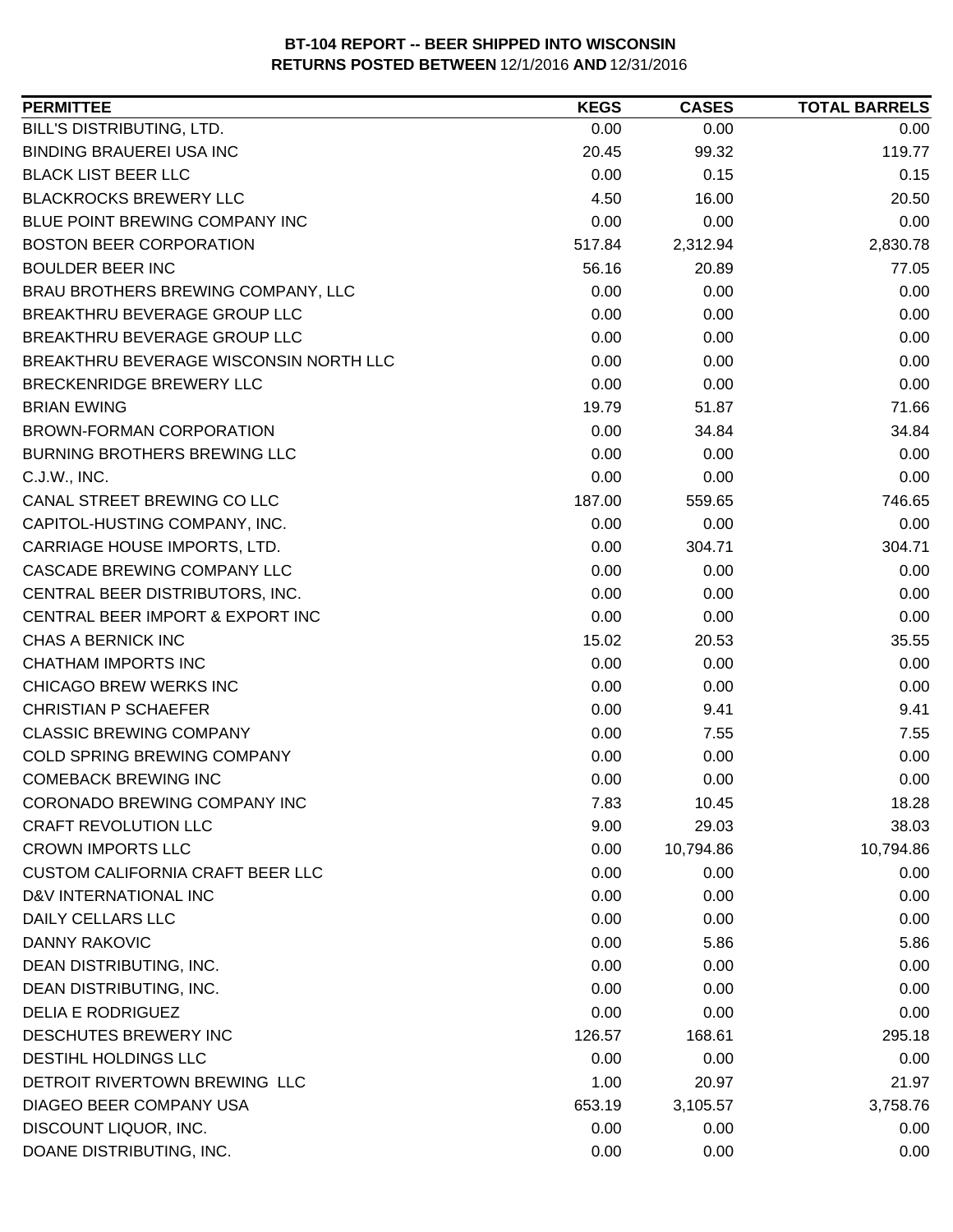| DOGFISH HEAD CRAFT BREWERY LLC<br>223.83<br>78.83<br>302.66<br>0.00<br>6.39<br>6.39<br><b>DOYNA LTD</b><br>DUVEL MOORTGAT USA LTD<br>7.37<br>46.19<br>53.56<br>E & J GALLO WINERY<br>0.00<br>72.61<br>72.61<br>EASTERN LIQUORS USA INC<br>0.00<br>0.00<br>0.00<br>EINSTOK BEER COMPANY LP<br>14.00<br>67.65<br>53.65<br>EL DORADO BEVERAGE CO<br>0.00<br>0.00<br>0.00<br>ELYSIAN BREWING COMPANY INC<br>0.00<br>0.00<br>0.00<br>EPIC BREWING COMPANY LLC<br>0.00<br>0.00<br>0.00<br>EPIC BREWING COMPANY LLC<br>49.20<br>24.25<br>24.95<br>0.00<br><b>FABIANO BROTHERS - WISCONSIN LLC</b><br>0.00<br>0.00<br>FINCH'S BEER COMPANY LLC<br>0.67<br>9.25<br>8.58<br>0.00<br>0.00<br>FLANIGAN DISTRIBUTING OF DOOR COUNTY, INC.<br>0.00<br>FLAT EARTH HOLDINGS LLC<br>0.00<br>0.00<br>0.00<br>FLYING DOG BREWERY LLLP<br>4.17<br>74.72<br>70.55<br>FOUR SEASONS BEER DISTRIBUTORS INC<br>0.00<br>0.00<br>0.00<br>FRANK BEER DISTRIBUTORS, INC.<br>0.00<br>0.00<br>0.00<br>FRANK BEER SOUTH LLC<br>0.00<br>0.00<br>0.00<br>FRANK LIQUOR COMPANY, INC.<br>0.00<br>0.00<br>0.00<br>FRANK LIQUORS OF LA CROSSE, INC.<br>0.00<br>0.00<br>0.00<br>0.00<br>0.00<br>FRANKENMUTH BREWING COMPANY<br>0.00<br>FRED R KARM JR<br>0.00<br>2.00<br>2.00<br>FULTON STREET BREWERY LLC<br>0.00<br>0.00<br>0.00<br><b>G &amp; F DISTRIBUTING INC</b><br>0.00<br>0.00<br>0.00<br>0.00<br>35.58<br><b>G K SKAGGS INC</b><br>35.58<br><b>GARY'S CORPORATION OF OAK CREEK</b><br>0.00<br>0.00<br>0.00<br>GB SALES MILWAUKEE, INC.<br>0.00<br>0.00<br>0.00<br><b>GELOSO BEVERAGE GROUP LLC</b><br>0.00<br>0.00<br>0.00<br>0.00<br>GENERAL BEER DISTRIBUTORS CO.<br>0.00<br>0.00<br><b>GENERAL BEER-NORTHEAST INC</b><br>0.00<br>0.00<br>0.00<br>0.00<br>0.00<br><b>GENERAL BEER-NORTHEAST INC</b><br>0.00<br>GENERAL BEER-NORTHWEST, INC.<br>0.00<br>0.00<br>0.00<br>GENERAL BEER-NORTHWEST, INC.<br>0.00<br>0.00<br>0.00<br>GENERAL BEVERAGE SALES CO- OSHKOSH<br>0.00<br>0.00<br>0.00<br><b>GENERAL BEVERAGE SALES CO.</b><br>0.00<br>0.00<br>0.00<br><b>GENERAL BEVERAGE SALES CO.- MILWAUKEE</b><br>0.00<br>0.00<br>0.00<br><b>GFBC INC</b><br>12.83<br>34.66<br>47.49<br><b>GLOBAL VILLAGE IMPORTS LLC</b><br>0.00<br>0.00<br>0.00<br><b>GLORIA R RAGSDALE</b><br>0.00<br>0.00<br>0.00<br><b>GMB PARTNERS LLC</b><br>0.00<br>0.00<br>0.00<br><b>GRAND ROUNDS BREWING COMPANY LLC</b><br>0.00<br>0.00<br>0.00<br><b>GREGORY S HARDMAN</b><br>0.00<br>0.00<br>0.00<br>0.00<br>0.00<br><b>GTBC LLC</b><br>0.00<br>H C FOODS CO LTD<br>0.00<br>0.00<br>0.00 | <b>PERMITTEE</b>      | <b>KEGS</b> | <b>CASES</b> | <b>TOTAL BARRELS</b> |
|-------------------------------------------------------------------------------------------------------------------------------------------------------------------------------------------------------------------------------------------------------------------------------------------------------------------------------------------------------------------------------------------------------------------------------------------------------------------------------------------------------------------------------------------------------------------------------------------------------------------------------------------------------------------------------------------------------------------------------------------------------------------------------------------------------------------------------------------------------------------------------------------------------------------------------------------------------------------------------------------------------------------------------------------------------------------------------------------------------------------------------------------------------------------------------------------------------------------------------------------------------------------------------------------------------------------------------------------------------------------------------------------------------------------------------------------------------------------------------------------------------------------------------------------------------------------------------------------------------------------------------------------------------------------------------------------------------------------------------------------------------------------------------------------------------------------------------------------------------------------------------------------------------------------------------------------------------------------------------------------------------------------------------------------------------------------------------------------------------------------------------------------------------------------------------------------------------------------------------------------------------------------------------------------------------------------------------------------------------------------------------------------------------------------------------------------------------------------------------------------------------------------------------------|-----------------------|-------------|--------------|----------------------|
|                                                                                                                                                                                                                                                                                                                                                                                                                                                                                                                                                                                                                                                                                                                                                                                                                                                                                                                                                                                                                                                                                                                                                                                                                                                                                                                                                                                                                                                                                                                                                                                                                                                                                                                                                                                                                                                                                                                                                                                                                                                                                                                                                                                                                                                                                                                                                                                                                                                                                                                                     |                       |             |              |                      |
|                                                                                                                                                                                                                                                                                                                                                                                                                                                                                                                                                                                                                                                                                                                                                                                                                                                                                                                                                                                                                                                                                                                                                                                                                                                                                                                                                                                                                                                                                                                                                                                                                                                                                                                                                                                                                                                                                                                                                                                                                                                                                                                                                                                                                                                                                                                                                                                                                                                                                                                                     |                       |             |              |                      |
|                                                                                                                                                                                                                                                                                                                                                                                                                                                                                                                                                                                                                                                                                                                                                                                                                                                                                                                                                                                                                                                                                                                                                                                                                                                                                                                                                                                                                                                                                                                                                                                                                                                                                                                                                                                                                                                                                                                                                                                                                                                                                                                                                                                                                                                                                                                                                                                                                                                                                                                                     |                       |             |              |                      |
|                                                                                                                                                                                                                                                                                                                                                                                                                                                                                                                                                                                                                                                                                                                                                                                                                                                                                                                                                                                                                                                                                                                                                                                                                                                                                                                                                                                                                                                                                                                                                                                                                                                                                                                                                                                                                                                                                                                                                                                                                                                                                                                                                                                                                                                                                                                                                                                                                                                                                                                                     |                       |             |              |                      |
|                                                                                                                                                                                                                                                                                                                                                                                                                                                                                                                                                                                                                                                                                                                                                                                                                                                                                                                                                                                                                                                                                                                                                                                                                                                                                                                                                                                                                                                                                                                                                                                                                                                                                                                                                                                                                                                                                                                                                                                                                                                                                                                                                                                                                                                                                                                                                                                                                                                                                                                                     |                       |             |              |                      |
|                                                                                                                                                                                                                                                                                                                                                                                                                                                                                                                                                                                                                                                                                                                                                                                                                                                                                                                                                                                                                                                                                                                                                                                                                                                                                                                                                                                                                                                                                                                                                                                                                                                                                                                                                                                                                                                                                                                                                                                                                                                                                                                                                                                                                                                                                                                                                                                                                                                                                                                                     |                       |             |              |                      |
|                                                                                                                                                                                                                                                                                                                                                                                                                                                                                                                                                                                                                                                                                                                                                                                                                                                                                                                                                                                                                                                                                                                                                                                                                                                                                                                                                                                                                                                                                                                                                                                                                                                                                                                                                                                                                                                                                                                                                                                                                                                                                                                                                                                                                                                                                                                                                                                                                                                                                                                                     |                       |             |              |                      |
|                                                                                                                                                                                                                                                                                                                                                                                                                                                                                                                                                                                                                                                                                                                                                                                                                                                                                                                                                                                                                                                                                                                                                                                                                                                                                                                                                                                                                                                                                                                                                                                                                                                                                                                                                                                                                                                                                                                                                                                                                                                                                                                                                                                                                                                                                                                                                                                                                                                                                                                                     |                       |             |              |                      |
|                                                                                                                                                                                                                                                                                                                                                                                                                                                                                                                                                                                                                                                                                                                                                                                                                                                                                                                                                                                                                                                                                                                                                                                                                                                                                                                                                                                                                                                                                                                                                                                                                                                                                                                                                                                                                                                                                                                                                                                                                                                                                                                                                                                                                                                                                                                                                                                                                                                                                                                                     |                       |             |              |                      |
|                                                                                                                                                                                                                                                                                                                                                                                                                                                                                                                                                                                                                                                                                                                                                                                                                                                                                                                                                                                                                                                                                                                                                                                                                                                                                                                                                                                                                                                                                                                                                                                                                                                                                                                                                                                                                                                                                                                                                                                                                                                                                                                                                                                                                                                                                                                                                                                                                                                                                                                                     |                       |             |              |                      |
|                                                                                                                                                                                                                                                                                                                                                                                                                                                                                                                                                                                                                                                                                                                                                                                                                                                                                                                                                                                                                                                                                                                                                                                                                                                                                                                                                                                                                                                                                                                                                                                                                                                                                                                                                                                                                                                                                                                                                                                                                                                                                                                                                                                                                                                                                                                                                                                                                                                                                                                                     |                       |             |              |                      |
|                                                                                                                                                                                                                                                                                                                                                                                                                                                                                                                                                                                                                                                                                                                                                                                                                                                                                                                                                                                                                                                                                                                                                                                                                                                                                                                                                                                                                                                                                                                                                                                                                                                                                                                                                                                                                                                                                                                                                                                                                                                                                                                                                                                                                                                                                                                                                                                                                                                                                                                                     |                       |             |              |                      |
|                                                                                                                                                                                                                                                                                                                                                                                                                                                                                                                                                                                                                                                                                                                                                                                                                                                                                                                                                                                                                                                                                                                                                                                                                                                                                                                                                                                                                                                                                                                                                                                                                                                                                                                                                                                                                                                                                                                                                                                                                                                                                                                                                                                                                                                                                                                                                                                                                                                                                                                                     |                       |             |              |                      |
|                                                                                                                                                                                                                                                                                                                                                                                                                                                                                                                                                                                                                                                                                                                                                                                                                                                                                                                                                                                                                                                                                                                                                                                                                                                                                                                                                                                                                                                                                                                                                                                                                                                                                                                                                                                                                                                                                                                                                                                                                                                                                                                                                                                                                                                                                                                                                                                                                                                                                                                                     |                       |             |              |                      |
|                                                                                                                                                                                                                                                                                                                                                                                                                                                                                                                                                                                                                                                                                                                                                                                                                                                                                                                                                                                                                                                                                                                                                                                                                                                                                                                                                                                                                                                                                                                                                                                                                                                                                                                                                                                                                                                                                                                                                                                                                                                                                                                                                                                                                                                                                                                                                                                                                                                                                                                                     |                       |             |              |                      |
|                                                                                                                                                                                                                                                                                                                                                                                                                                                                                                                                                                                                                                                                                                                                                                                                                                                                                                                                                                                                                                                                                                                                                                                                                                                                                                                                                                                                                                                                                                                                                                                                                                                                                                                                                                                                                                                                                                                                                                                                                                                                                                                                                                                                                                                                                                                                                                                                                                                                                                                                     |                       |             |              |                      |
|                                                                                                                                                                                                                                                                                                                                                                                                                                                                                                                                                                                                                                                                                                                                                                                                                                                                                                                                                                                                                                                                                                                                                                                                                                                                                                                                                                                                                                                                                                                                                                                                                                                                                                                                                                                                                                                                                                                                                                                                                                                                                                                                                                                                                                                                                                                                                                                                                                                                                                                                     |                       |             |              |                      |
|                                                                                                                                                                                                                                                                                                                                                                                                                                                                                                                                                                                                                                                                                                                                                                                                                                                                                                                                                                                                                                                                                                                                                                                                                                                                                                                                                                                                                                                                                                                                                                                                                                                                                                                                                                                                                                                                                                                                                                                                                                                                                                                                                                                                                                                                                                                                                                                                                                                                                                                                     |                       |             |              |                      |
|                                                                                                                                                                                                                                                                                                                                                                                                                                                                                                                                                                                                                                                                                                                                                                                                                                                                                                                                                                                                                                                                                                                                                                                                                                                                                                                                                                                                                                                                                                                                                                                                                                                                                                                                                                                                                                                                                                                                                                                                                                                                                                                                                                                                                                                                                                                                                                                                                                                                                                                                     |                       |             |              |                      |
|                                                                                                                                                                                                                                                                                                                                                                                                                                                                                                                                                                                                                                                                                                                                                                                                                                                                                                                                                                                                                                                                                                                                                                                                                                                                                                                                                                                                                                                                                                                                                                                                                                                                                                                                                                                                                                                                                                                                                                                                                                                                                                                                                                                                                                                                                                                                                                                                                                                                                                                                     |                       |             |              |                      |
|                                                                                                                                                                                                                                                                                                                                                                                                                                                                                                                                                                                                                                                                                                                                                                                                                                                                                                                                                                                                                                                                                                                                                                                                                                                                                                                                                                                                                                                                                                                                                                                                                                                                                                                                                                                                                                                                                                                                                                                                                                                                                                                                                                                                                                                                                                                                                                                                                                                                                                                                     |                       |             |              |                      |
|                                                                                                                                                                                                                                                                                                                                                                                                                                                                                                                                                                                                                                                                                                                                                                                                                                                                                                                                                                                                                                                                                                                                                                                                                                                                                                                                                                                                                                                                                                                                                                                                                                                                                                                                                                                                                                                                                                                                                                                                                                                                                                                                                                                                                                                                                                                                                                                                                                                                                                                                     |                       |             |              |                      |
|                                                                                                                                                                                                                                                                                                                                                                                                                                                                                                                                                                                                                                                                                                                                                                                                                                                                                                                                                                                                                                                                                                                                                                                                                                                                                                                                                                                                                                                                                                                                                                                                                                                                                                                                                                                                                                                                                                                                                                                                                                                                                                                                                                                                                                                                                                                                                                                                                                                                                                                                     |                       |             |              |                      |
|                                                                                                                                                                                                                                                                                                                                                                                                                                                                                                                                                                                                                                                                                                                                                                                                                                                                                                                                                                                                                                                                                                                                                                                                                                                                                                                                                                                                                                                                                                                                                                                                                                                                                                                                                                                                                                                                                                                                                                                                                                                                                                                                                                                                                                                                                                                                                                                                                                                                                                                                     |                       |             |              |                      |
|                                                                                                                                                                                                                                                                                                                                                                                                                                                                                                                                                                                                                                                                                                                                                                                                                                                                                                                                                                                                                                                                                                                                                                                                                                                                                                                                                                                                                                                                                                                                                                                                                                                                                                                                                                                                                                                                                                                                                                                                                                                                                                                                                                                                                                                                                                                                                                                                                                                                                                                                     |                       |             |              |                      |
|                                                                                                                                                                                                                                                                                                                                                                                                                                                                                                                                                                                                                                                                                                                                                                                                                                                                                                                                                                                                                                                                                                                                                                                                                                                                                                                                                                                                                                                                                                                                                                                                                                                                                                                                                                                                                                                                                                                                                                                                                                                                                                                                                                                                                                                                                                                                                                                                                                                                                                                                     |                       |             |              |                      |
|                                                                                                                                                                                                                                                                                                                                                                                                                                                                                                                                                                                                                                                                                                                                                                                                                                                                                                                                                                                                                                                                                                                                                                                                                                                                                                                                                                                                                                                                                                                                                                                                                                                                                                                                                                                                                                                                                                                                                                                                                                                                                                                                                                                                                                                                                                                                                                                                                                                                                                                                     |                       |             |              |                      |
|                                                                                                                                                                                                                                                                                                                                                                                                                                                                                                                                                                                                                                                                                                                                                                                                                                                                                                                                                                                                                                                                                                                                                                                                                                                                                                                                                                                                                                                                                                                                                                                                                                                                                                                                                                                                                                                                                                                                                                                                                                                                                                                                                                                                                                                                                                                                                                                                                                                                                                                                     |                       |             |              |                      |
|                                                                                                                                                                                                                                                                                                                                                                                                                                                                                                                                                                                                                                                                                                                                                                                                                                                                                                                                                                                                                                                                                                                                                                                                                                                                                                                                                                                                                                                                                                                                                                                                                                                                                                                                                                                                                                                                                                                                                                                                                                                                                                                                                                                                                                                                                                                                                                                                                                                                                                                                     |                       |             |              |                      |
|                                                                                                                                                                                                                                                                                                                                                                                                                                                                                                                                                                                                                                                                                                                                                                                                                                                                                                                                                                                                                                                                                                                                                                                                                                                                                                                                                                                                                                                                                                                                                                                                                                                                                                                                                                                                                                                                                                                                                                                                                                                                                                                                                                                                                                                                                                                                                                                                                                                                                                                                     |                       |             |              |                      |
|                                                                                                                                                                                                                                                                                                                                                                                                                                                                                                                                                                                                                                                                                                                                                                                                                                                                                                                                                                                                                                                                                                                                                                                                                                                                                                                                                                                                                                                                                                                                                                                                                                                                                                                                                                                                                                                                                                                                                                                                                                                                                                                                                                                                                                                                                                                                                                                                                                                                                                                                     |                       |             |              |                      |
|                                                                                                                                                                                                                                                                                                                                                                                                                                                                                                                                                                                                                                                                                                                                                                                                                                                                                                                                                                                                                                                                                                                                                                                                                                                                                                                                                                                                                                                                                                                                                                                                                                                                                                                                                                                                                                                                                                                                                                                                                                                                                                                                                                                                                                                                                                                                                                                                                                                                                                                                     |                       |             |              |                      |
|                                                                                                                                                                                                                                                                                                                                                                                                                                                                                                                                                                                                                                                                                                                                                                                                                                                                                                                                                                                                                                                                                                                                                                                                                                                                                                                                                                                                                                                                                                                                                                                                                                                                                                                                                                                                                                                                                                                                                                                                                                                                                                                                                                                                                                                                                                                                                                                                                                                                                                                                     |                       |             |              |                      |
|                                                                                                                                                                                                                                                                                                                                                                                                                                                                                                                                                                                                                                                                                                                                                                                                                                                                                                                                                                                                                                                                                                                                                                                                                                                                                                                                                                                                                                                                                                                                                                                                                                                                                                                                                                                                                                                                                                                                                                                                                                                                                                                                                                                                                                                                                                                                                                                                                                                                                                                                     |                       |             |              |                      |
|                                                                                                                                                                                                                                                                                                                                                                                                                                                                                                                                                                                                                                                                                                                                                                                                                                                                                                                                                                                                                                                                                                                                                                                                                                                                                                                                                                                                                                                                                                                                                                                                                                                                                                                                                                                                                                                                                                                                                                                                                                                                                                                                                                                                                                                                                                                                                                                                                                                                                                                                     |                       |             |              |                      |
|                                                                                                                                                                                                                                                                                                                                                                                                                                                                                                                                                                                                                                                                                                                                                                                                                                                                                                                                                                                                                                                                                                                                                                                                                                                                                                                                                                                                                                                                                                                                                                                                                                                                                                                                                                                                                                                                                                                                                                                                                                                                                                                                                                                                                                                                                                                                                                                                                                                                                                                                     |                       |             |              |                      |
|                                                                                                                                                                                                                                                                                                                                                                                                                                                                                                                                                                                                                                                                                                                                                                                                                                                                                                                                                                                                                                                                                                                                                                                                                                                                                                                                                                                                                                                                                                                                                                                                                                                                                                                                                                                                                                                                                                                                                                                                                                                                                                                                                                                                                                                                                                                                                                                                                                                                                                                                     |                       |             |              |                      |
|                                                                                                                                                                                                                                                                                                                                                                                                                                                                                                                                                                                                                                                                                                                                                                                                                                                                                                                                                                                                                                                                                                                                                                                                                                                                                                                                                                                                                                                                                                                                                                                                                                                                                                                                                                                                                                                                                                                                                                                                                                                                                                                                                                                                                                                                                                                                                                                                                                                                                                                                     |                       |             |              |                      |
|                                                                                                                                                                                                                                                                                                                                                                                                                                                                                                                                                                                                                                                                                                                                                                                                                                                                                                                                                                                                                                                                                                                                                                                                                                                                                                                                                                                                                                                                                                                                                                                                                                                                                                                                                                                                                                                                                                                                                                                                                                                                                                                                                                                                                                                                                                                                                                                                                                                                                                                                     |                       |             |              |                      |
|                                                                                                                                                                                                                                                                                                                                                                                                                                                                                                                                                                                                                                                                                                                                                                                                                                                                                                                                                                                                                                                                                                                                                                                                                                                                                                                                                                                                                                                                                                                                                                                                                                                                                                                                                                                                                                                                                                                                                                                                                                                                                                                                                                                                                                                                                                                                                                                                                                                                                                                                     |                       |             |              |                      |
|                                                                                                                                                                                                                                                                                                                                                                                                                                                                                                                                                                                                                                                                                                                                                                                                                                                                                                                                                                                                                                                                                                                                                                                                                                                                                                                                                                                                                                                                                                                                                                                                                                                                                                                                                                                                                                                                                                                                                                                                                                                                                                                                                                                                                                                                                                                                                                                                                                                                                                                                     |                       |             |              |                      |
|                                                                                                                                                                                                                                                                                                                                                                                                                                                                                                                                                                                                                                                                                                                                                                                                                                                                                                                                                                                                                                                                                                                                                                                                                                                                                                                                                                                                                                                                                                                                                                                                                                                                                                                                                                                                                                                                                                                                                                                                                                                                                                                                                                                                                                                                                                                                                                                                                                                                                                                                     |                       |             |              |                      |
|                                                                                                                                                                                                                                                                                                                                                                                                                                                                                                                                                                                                                                                                                                                                                                                                                                                                                                                                                                                                                                                                                                                                                                                                                                                                                                                                                                                                                                                                                                                                                                                                                                                                                                                                                                                                                                                                                                                                                                                                                                                                                                                                                                                                                                                                                                                                                                                                                                                                                                                                     |                       |             |              |                      |
|                                                                                                                                                                                                                                                                                                                                                                                                                                                                                                                                                                                                                                                                                                                                                                                                                                                                                                                                                                                                                                                                                                                                                                                                                                                                                                                                                                                                                                                                                                                                                                                                                                                                                                                                                                                                                                                                                                                                                                                                                                                                                                                                                                                                                                                                                                                                                                                                                                                                                                                                     |                       |             |              |                      |
|                                                                                                                                                                                                                                                                                                                                                                                                                                                                                                                                                                                                                                                                                                                                                                                                                                                                                                                                                                                                                                                                                                                                                                                                                                                                                                                                                                                                                                                                                                                                                                                                                                                                                                                                                                                                                                                                                                                                                                                                                                                                                                                                                                                                                                                                                                                                                                                                                                                                                                                                     | <b>HALES ALES LTD</b> | 0.00        | 7.98         | 7.98                 |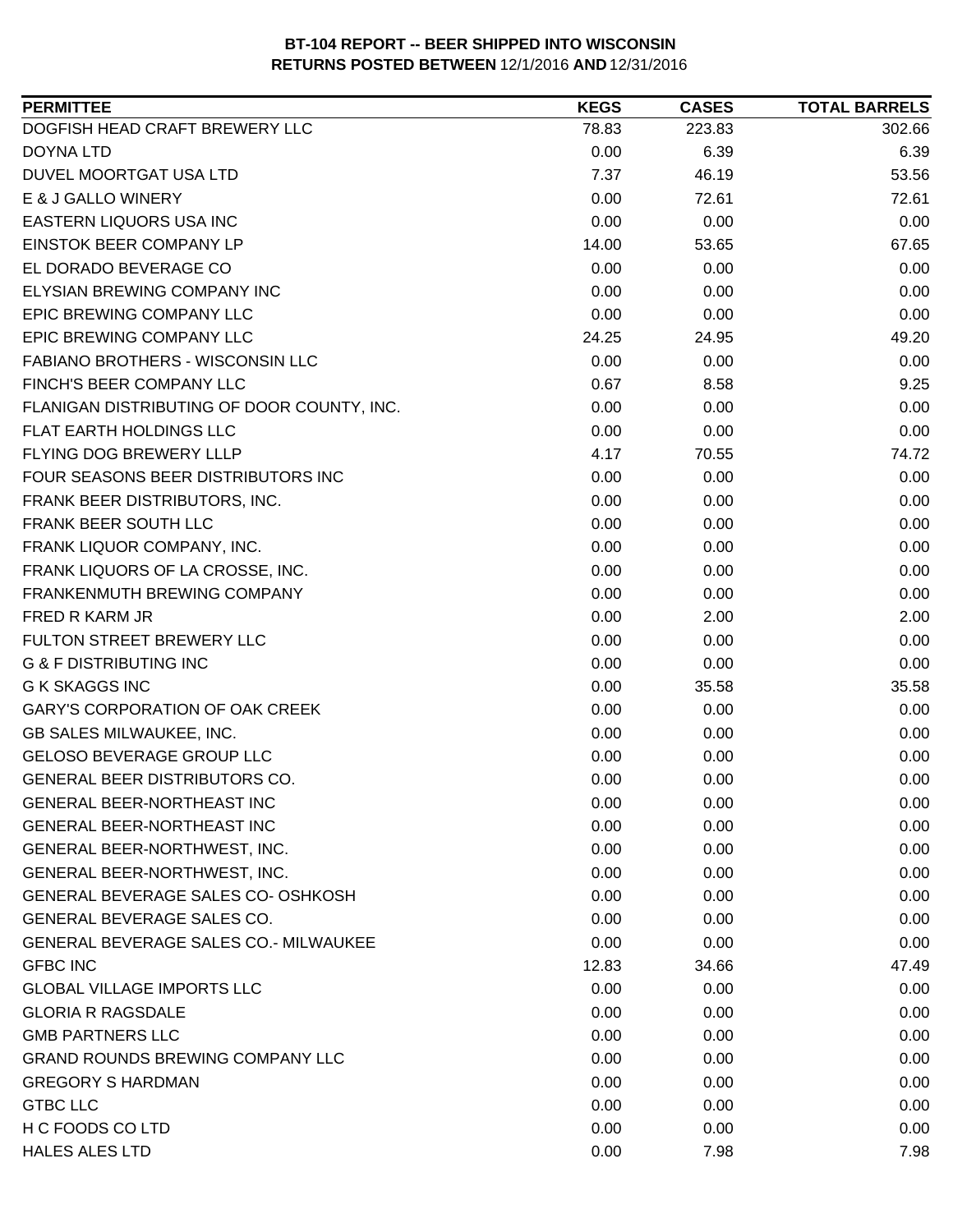| <b>PERMITTEE</b>                      | <b>KEGS</b> | <b>CASES</b> | <b>TOTAL BARRELS</b> |
|---------------------------------------|-------------|--------------|----------------------|
| HARDYWOOD PARK CRAFT BREWERY LLC      | 0.00        | 0.00         | 0.00                 |
| HARPOON DISTRIBUTING COMPANY          | 73.88       | 95.80        | 169.68               |
| HARVEST MOON BREWING LLP              | 0.00        | 11.18        | 11.18                |
| HEINEKEN USA INCORPORATED             | 156.14      | 3,318.58     | 3,474.72             |
| HENDRICKS BEVERAGE, INC.              | 0.00        | 0.00         | 0.00                 |
| HOME BREW MART INC                    | 92.85       | 108.87       | 201.72               |
| <b>ILLYRIAN IMPORT INC</b>            | 5.50        | 0.00         | 5.50                 |
| <b>INDEED BREWING COMPANY LLC</b>     | 0.00        | 0.51         | 0.51                 |
| <b>INDIAN PEAKS BREWING COMPANY</b>   | 51.33       | 150.80       | 202.13               |
| <b>IRL, INCORPORATED</b>              | 0.00        | 0.00         | 0.00                 |
| <b>IRON HORSE BEVERAGE LLC</b>        | 0.00        | 0.00         | 0.00                 |
| <b>JAW PROPERTIES LLC</b>             | 0.00        | 0.00         | 0.00                 |
| <b>JDZ INC</b>                        | 10.83       | 7.27         | 18.10                |
| <b>JOHN J COLLETTI</b>                | 0.00        | 0.00         | 0.00                 |
| JOHNSON BROTHERS OF WISCONSIN INC     | 0.00        | 0.00         | 0.00                 |
| JOM WINE & SPIRITS INC                | 0.00        | 5.56         | 5.56                 |
| JOSEPH JAMES BREWING CO INC           | 0.00        | 0.00         | 0.00                 |
| <b>JOSHUA DETH</b>                    | 111.17      | 181.72       | 292.89               |
| KAY BEER DISTRIBUTING, INC.           | 0.00        | 0.00         | 0.00                 |
| <b>KEWEENAW BREWING CO LLC</b>        | 58.25       | 23.52        | 81.77                |
| KOJIMA & INTERNATIONAL ASSOCIATES INC | 0.00        | 0.00         | 0.00                 |
| KOOCHENVAGNERS BREWING COMPANY        | 85.65       | 193.51       | 279.16               |
| <b>KROMBACHER USA LLC</b>             | 183.86      | 139.02       | 322.88               |
| KYSELA PERE ET FILS LTD               | 0.00        | 0.00         | 0.00                 |
| LA CROSSE BEVERAGE LLC                | 0.00        | 0.00         | 0.00                 |
| LABATT USA OPERATING CO LLC           | 40.00       | 1,536.84     | 1,576.84             |
| <b>LAGUNITAS BREWING CO</b>           | 165.50      | 191.25       | 356.75               |
| LAKE SUPERIOR BREWING CO LLC          | 0.00        | 0.00         | 0.00                 |
| LARRY'S DISTRIBUTING CO., INC.        | 0.00        | 0.00         | 0.00                 |
| LEAMON MERCANTILE CO. CORP            | 0.00        | 0.00         | 0.00                 |
| LEE BEVERAGE OF WISCONSIN LLC         | 0.00        | 0.00         | 0.00                 |
| LEE BEVERAGE OF WISCONSIN LLC         | 0.00        | 0.00         | 0.00                 |
| LEE BEVERAGE OF WISCONSIN LLC         | 0.00        | 0.00         | 0.00                 |
| LEFT COAST BREWING CO                 | 0.00        | 0.00         | 0.00                 |
| LENA BEVERAGE COMPANY                 | 1.01        | 0.59         | 1.60                 |
| LIFT BRIDGE BREWING TECHNOLOGIES LLC  | 6.33        | 20.85        | 27.18                |
| LOUIS GLUNZ BEER INC                  | 4.67        | 93.62        | 98.29                |
| <b>LUCID BREWING LLC</b>              | 0.00        | 0.00         | 0.00                 |
| MAD RIVER BREWING COMPANY INC         | 0.00        | 0.00         | 0.00                 |
| <b>MANKATO BREWERY LLC</b>            | 0.00        | 0.00         | 0.00                 |
| MANNEKEN-BRUSSEL IMPORTS INC          | 0.00        | 2.10         | 2.10                 |
| MARK ANTHONY BRANDS INC               | 0.00        | 502.38       | 502.38               |
| MASSACHUSETTS BEVERAGE ALLIANCE LLC   | 0.00        | 0.00         | 0.00                 |
| MERCHANT DU VIN CORPORATION           | 6.23        | 57.37        | 63.60                |
| METROPOLITAN BREWING LLC              | 0.00        | 0.00         | 0.00                 |
|                                       |             |              |                      |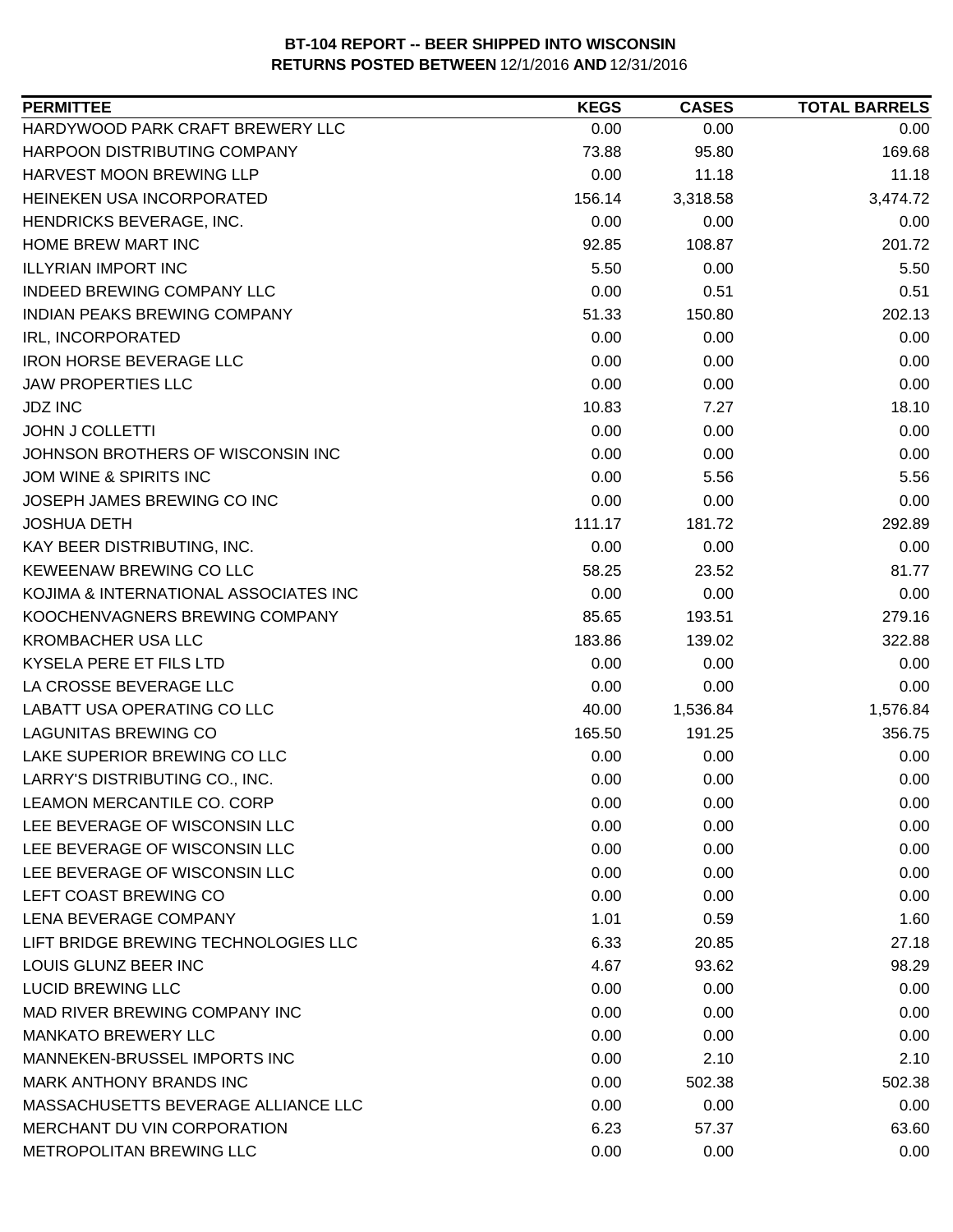| <b>PERMITTEE</b>                                     | <b>KEGS</b>  | <b>CASES</b> | <b>TOTAL BARRELS</b> |
|------------------------------------------------------|--------------|--------------|----------------------|
| <b>MHW LTD</b>                                       | 2.56         | 16.02        | 18.58                |
| MICHAEL G ANSAY                                      | 0.00         | 35.23        | 35.23                |
| MICHAUD DISTRIBUTING INC                             | 0.00         | 0.00         | 0.00                 |
| MID-WISCONSIN BEVERAGE, INC.                         | 0.00         | 0.00         | 0.00                 |
| <b>MIKE A WILLERTON</b>                              | 0.00         | 0.00         | 0.00                 |
| MILLER BEER OF THE NORTHWOODS, INC.                  | 0.00         | 0.00         | 0.00                 |
| MILLERCOORS LLC                                      | 2,029.99     | 28,961.89    | 30,991.88            |
| MILLERCOORS LLC                                      | 227.51       | 10,723.76    | 10,951.27            |
| MILLSTREAM INVESTMENTS INC                           | 0.00         | 8.72         | 8.72                 |
| MOR-DALL ENTERPRISES INC.                            | 0.00         | 0.00         | 0.00                 |
| MOTHER LODE BREWING LLC                              | 0.00         | 0.00         | 0.00                 |
| MOUNTAINEER HOLDINGS LLC                             | 0.00         | 0.00         | 0.00                 |
| <b>MOYLANS BREWING CO LTD</b>                        | 0.00         | 0.00         | 0.00                 |
| MUTUAL WHOLESALE LIQUOR INC                          | 0.00         | 0.00         | 0.00                 |
| NDC SYSTEMS LP                                       | 73.52        | 0.00         | 73.52                |
| NEBRASKA BREWING CO INC                              | 5.33         | 14.56        | 19.89                |
| NEEDHAM DISTRIBUTING CO., INC.                       | 0.00         | 0.00         | 0.00                 |
| NEW BELGIUM BREWING COMPANY INC                      | 159.84       | 881.48       | 1,041.32             |
| NEW HOLLAND BREWING CO LLC                           | 8.00         | 57.56        | 65.56                |
| NEW YORK MUTUAL TRADING CO INC                       | 0.00         | 1.41         | 1.41                 |
| NOELKE DISTRIBUTORS, INC.                            | 0.00         | 0.00         | 0.00                 |
| NORTH COAST BREWING CO INC                           | 3.33         | 32.92        | 36.25                |
| NOUVEAU VENTURES LLC                                 | 0.00         | 0.00         | 0.00                 |
| OFF-KILTER BREWING INC                               | 0.00         | 0.00         | 0.00                 |
| ONION PUB & BREWERY INC                              | 0.00         | 0.00         | 0.00                 |
| OREGON BREWING COMPANY INC                           | 6.81         | 35.54        | 42.35                |
| OTT SCHWEITZER DISTRIBUTORSHIP, INC.                 | 0.00         | 0.00         | 0.00                 |
| PABST BREWING COMPANY LLC                            | 96.00        | 761.29       | 857.29               |
| PAMPA BEVERAGES LLC                                  | 0.00         | 0.00         | 0.00                 |
| PARADOX BEER COMPANY INC                             |              |              |                      |
|                                                      | 1.70<br>0.00 | 5.12         | 6.82                 |
| PARK RIDGE DISTRIBUTING, INC.<br>PATERNO IMPORTS LTD | 0.00         | 0.00         | 0.00                 |
| PAULANER USA LLC                                     |              | 0.00         | 0.00                 |
|                                                      | 224.55       | 254.50       | 479.05               |
| PEHLER DISTRIBUTING, INC.                            | 0.00         | 0.00         | 0.00                 |
| PERENNIAL PARTNERS LLC                               | 4.00         | 6.14         | 10.14                |
| PHIL KNUTSEN                                         | 0.00         | 0.00         | 0.00                 |
| PHILLIPS WINE COMPANY                                | 0.00         | 0.00         | 0.00                 |
| PRO-LIQUITECH LLC                                    | 0.00         | 0.00         | 0.00                 |
| PROST BREWING COMPANY LLC                            | 0.00         | 10.45        | 10.45                |
| RANGE BEVERAGE, INCORPORATED                         | 0.00         | 0.00         | 0.00                 |
| RATAS WHOLESALE LIQUOR COMPANY                       | 0.00         | 0.00         | 0.00                 |
| <b>RAVEN BRANDS INC</b>                              | 0.00         | 0.00         | 0.00                 |
| <b>REINHARD PUCHERT</b>                              | 0.00         | 0.00         | 0.00                 |
| RENEGADE BREWING COMPANY LLC                         | 8.00         | 14.52        | 22.52                |
| RICHARD D KATECHIS                                   | 29.01        | 144.51       | 173.52               |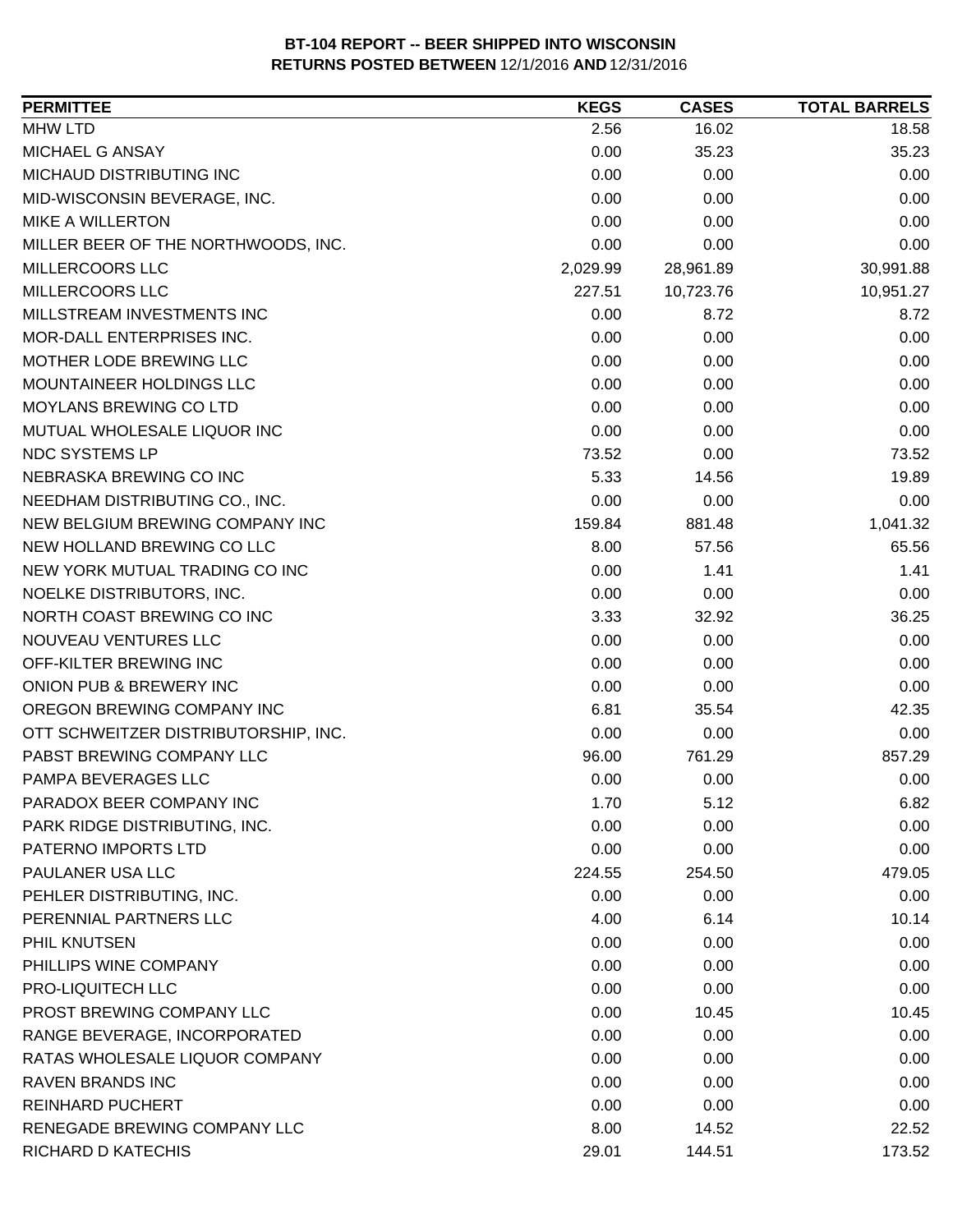| <b>PERMITTEE</b>                      | <b>KEGS</b> | <b>CASES</b> | <b>TOTAL BARRELS</b> |
|---------------------------------------|-------------|--------------|----------------------|
| RIVER CITY DISTRIBUTING CO., INC.     | 0.00        | 0.00         | 0.00                 |
| S & H INDEPENDENT PREMIUM BRANDS LLC  | 259.99      | 0.00         | 259.99               |
| S. & S. DISTRIBUTING, INC.            | 0.00        | 0.00         | 0.00                 |
| S. & S. DISTRIBUTING, INC.            | 0.00        | 0.00         | 0.00                 |
| SABEMOS BEVERAGES LLC                 | 0.00        | 0.00         | 0.00                 |
| SAPPORO USA INC                       | 9.69        | 31.54        | 41.23                |
| SARATOGA LIQUOR CO., INC.             | 0.00        | 0.00         | 0.00                 |
| SAUGATUCK BREWING COMPANY INC         | 11.67       | 26.86        | 38.53                |
| SCUTTLEBUTT BREWING CO LLC            | 0.00        | 4.57         | 4.57                 |
| <b>SHANE WELCH</b>                    | 10.15       | 90.58        | 100.73               |
| SHELTON BROTHERS INC                  | 0.85        | 1.38         | 2.23                 |
| <b>SHORTS BREWING COMPANY</b>         | 9.00        | 46.02        | 55.02                |
| SIERRA NEVADA BREWING COMPANY         | 40.78       | 591.24       | 632.02               |
| SINGHA NORTH AMERICA INC              | 0.00        | 0.00         | 0.00                 |
| SMUTTYNOSE BREWING CO INC             | 0.00        | 5.10         | 5.10                 |
| SOLEMN OATH BREWERY LLC               | 0.00        | 0.00         | 0.00                 |
| SOUTHERN TIER BREWING COMPANY LLC     | 9.67        | 45.42        | 55.09                |
| <b>SRB OPERATIONS LLC</b>             | 0.00        | 7.26         | 7.26                 |
| ST KILLIAN IMPORTING CO INC           | 39.62       | 368.32       | 407.94               |
| STANLEY STAWSKI DIST CO INC           | 0.00        | 32.38        | 32.38                |
| STEINBECK BREWING COMPANY             | 0.00        | 0.00         | 0.00                 |
| <b>STEVE CRIDER</b>                   | 0.00        | 0.00         | 0.00                 |
| SUMMIT BREWING COMPANY                | 93.00       | 289.62       | 382.62               |
| SUN KING BREWING CO LLC               | 0.00        | 0.00         | 0.00                 |
| SUPERIOR BEVERAGES LLC                | 0.00        | 0.00         | 0.00                 |
| <b>SURLY BREWING COMPANY</b>          | 185.00      | 255.18       | 440.18               |
| SURVILLE ENTERPRISES CORP             | 0.00        | 0.00         | 0.00                 |
| SYLWESTER KOLAKOWSKI                  | 0.00        | 11.94        | 11.94                |
| TABLEBLUFF BREWING CO INC             | 0.00        | 0.00         | 0.00                 |
| TALLGRASS BREWING COMPANY INC         | 13.55       | 27.87        | 41.42                |
| THE BRUERY LLC                        | 10.00       | 29.53        | 39.53                |
| THE CHURCH STREET BREWING COMPANY LLC | 0.00        | 0.00         | 0.00                 |
| THE DUDES' BREWING COMPANY LLC        | 13.34       | 20.31        | 33.65                |
| THE GAMBRINUS COMPANY                 | 21.00       | 87.08        | 108.08               |
| THE GREAT LAKES BREWING CO            | 108.51      | 199.45       | 307.96               |
| THE R.S. LIPMAN COMPANY               | 0.00        | 0.00         | 0.00                 |
| THE TRI CITY BREWING COMPANY          | 0.00        | 0.00         | 0.00                 |
| THE VETERAN BEVERAGE COMPANY          | 8.00        | 20.33        | 28.33                |
| THREE FLOYDS BREWING LLC              | 227.65      | 249.68       | 477.33               |
| <b>TIGHTHEAD BREWING COMPANY</b>      | 14.68       | 27.65        | 42.33                |
| <b>TODD FYTEN</b>                     | 0.00        | 60.00        | 60.00                |
| <b>TOPPLING GOLIATH INC</b>           | 6.50        | 157.12       | 163.62               |
| TRIANGLE DISTRIBUTING COMPANY, INC.   | 0.00        | 0.00         | 0.00                 |
| TRIBES GRILL INC                      | 0.00        | 0.00         | 0.00                 |
| TROIKA BREWING COMPANY LLC            | 2.50        | 0.00         | 2.50                 |